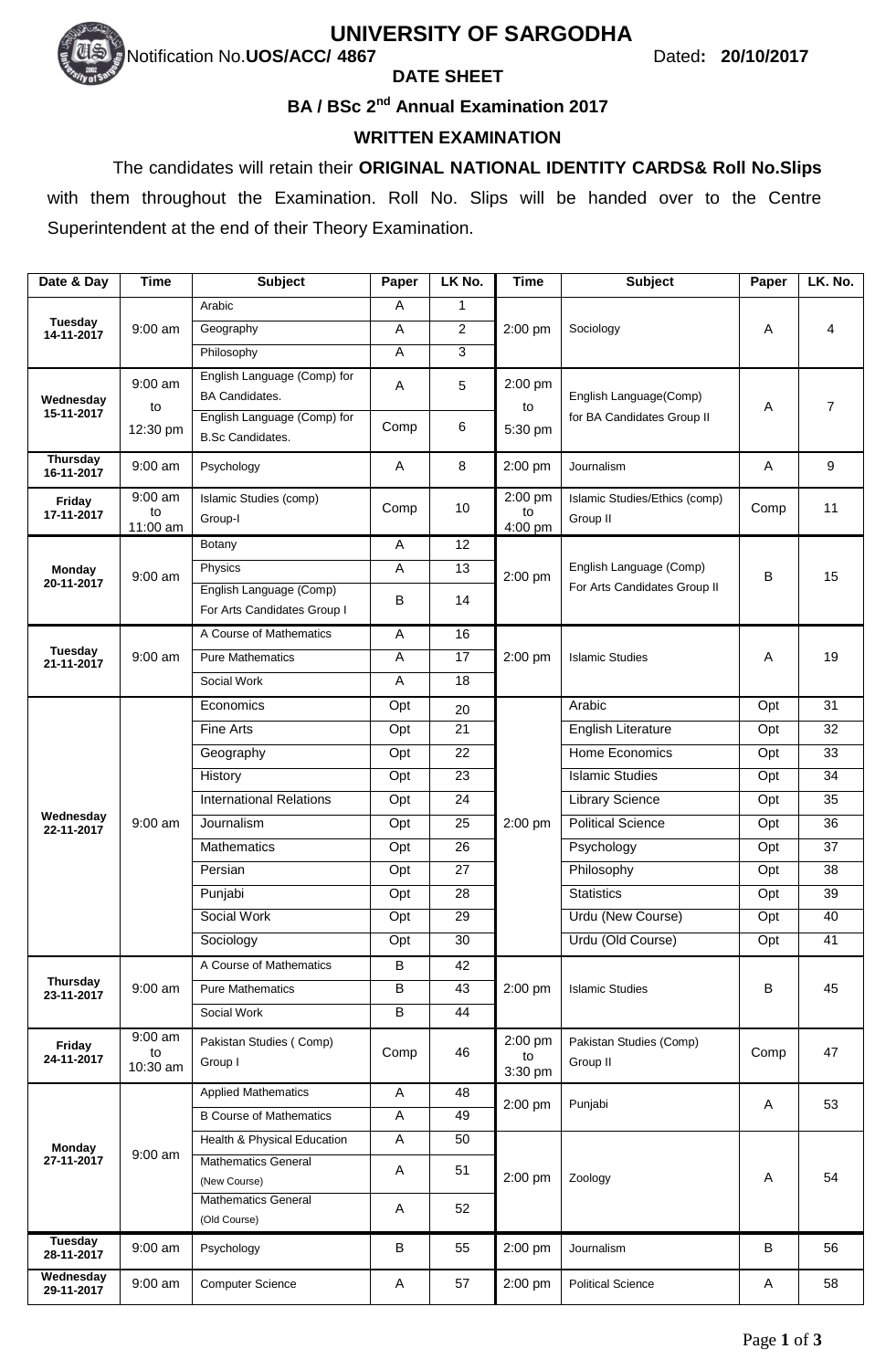| <b>Thursday</b><br>30-11-2017 | $9:00$ am | <b>English Literature</b>                  | Α              | 59              | 2:00 pm   |                        |                |                 |
|-------------------------------|-----------|--------------------------------------------|----------------|-----------------|-----------|------------------------|----------------|-----------------|
|                               |           | Botany                                     | B              | 60              |           | Economics              | A              | 62              |
|                               |           | Physics                                    | В              | 61              |           |                        |                |                 |
| <b>Monday</b><br>04-12-2017   | $9:00$ am | <b>Applied Mathematics</b>                 | В              | 63              | 2:00 pm   | Punjabi                | B              | 68              |
|                               |           | <b>B Course of Mathematics</b>             | В              | 64              |           |                        |                |                 |
|                               |           | Health & Physical Education                | В              | 65              | 2:00 pm   |                        |                |                 |
|                               |           | <b>Mathematics General</b><br>(New Course) | B              | 66              |           | Zoology                | B              | 69              |
|                               |           | <b>Mathematics General</b><br>(Old Course) | В              | 67              |           |                        |                |                 |
|                               |           | <b>Essentials of Home Economics</b>        | A              | 70              | 2:00 pm   | Fine Arts              | A              | 73              |
| Tuesday                       |           |                                            |                |                 |           | Arabic                 | B              | $\overline{74}$ |
| 05-12-2017                    | $9:00$ am | Peace & Conflict Studies                   | A              | 71              |           | Philosophy             | $\overline{B}$ | $\overline{75}$ |
|                               |           | <b>International Relations</b>             | A              | $\overline{72}$ |           | Geography              | B              | $\overline{76}$ |
| Wednesday                     | $9:00$ am | Chemistry                                  | A              | 77              | 2:00 pm   | History                | Α              | 79              |
| 06-12-2017                    |           | Education                                  | A              | $\overline{78}$ |           |                        |                |                 |
| <b>Thursday</b>               | $9:00$ am | <b>Political Science</b>                   | В              | 80              | 2:00 pm   | Urdu (New Course)      | Α              | 81              |
| 07-12-2017                    |           |                                            |                |                 |           | Urdu (Old Course)      | Α              | 82              |
|                               | $9:00$ am | <b>English Literature</b>                  | В              | 83              | 2:00 pm   | <b>Statistics</b>      | Α              | 86              |
| Friday<br>08-12-2017          |           | Botany                                     | C              | 84              |           | Persian                | Α              | 87              |
|                               |           | Physics                                    | C              | 85              |           | <b>Library Science</b> | Α              | 88              |
| <b>Monday</b><br>11-12-2017   | $9:00$ am | <b>Computer Science</b>                    | В              | 89              | $2:00$ pm | Urdu (New Course)      | B              | 90              |
|                               |           |                                            |                |                 |           | Urdu (Old Course)      | В              | 91              |
| Tuesday<br>12-12-2017         | 9:00 am   | Chemistry                                  | $\overline{B}$ | 92              | 2:00 pm   | History                | В              | 94              |
|                               |           | Education                                  | $\overline{B}$ | 93              |           |                        |                |                 |
| Wednesday<br>13-12-2017       | 9:00 am   | <b>Essentials of Home Economics</b>        | $\overline{B}$ | 95              | 2:00 pm   |                        |                |                 |
|                               |           | Peace & Conflict Studies                   | $\overline{B}$ | 96              |           | Economics              | В              | 98              |
|                               |           | <b>International Relations</b>             | $\overline{B}$ | 97              |           |                        |                |                 |
| <b>Thursday</b><br>14-12-2017 | $9:00$ am | Sociology                                  | B              | 99              | 2:00 pm   | <b>Statistics</b>      | $\overline{B}$ | 101             |
|                               |           |                                            |                |                 |           | <b>Library Science</b> | B              | 102             |
|                               |           | Chemistry                                  | $\mathbf C$    | 100             |           | Persian                | В              | 103             |
|                               |           |                                            |                |                 |           | Zoology                | $\overline{c}$ | 104             |

**Note: (i)** In the subjects of English Language Compulsory (Arts Group), Islamic Studies (Compulsory), Pakistan Studies Compulsory, there will be two groups i.e. Group I & II.

**(ii) Clash of subjects if any, should be informed to the undersigned immediately. For Practical schedule see overleaf.**

صرف انگریزی لازی ( آرٹس کروپ )، اسلامیات لازی، مطالعہ پاکستان لازی، کے پر چوں میں دو کروپ ہونگے۔